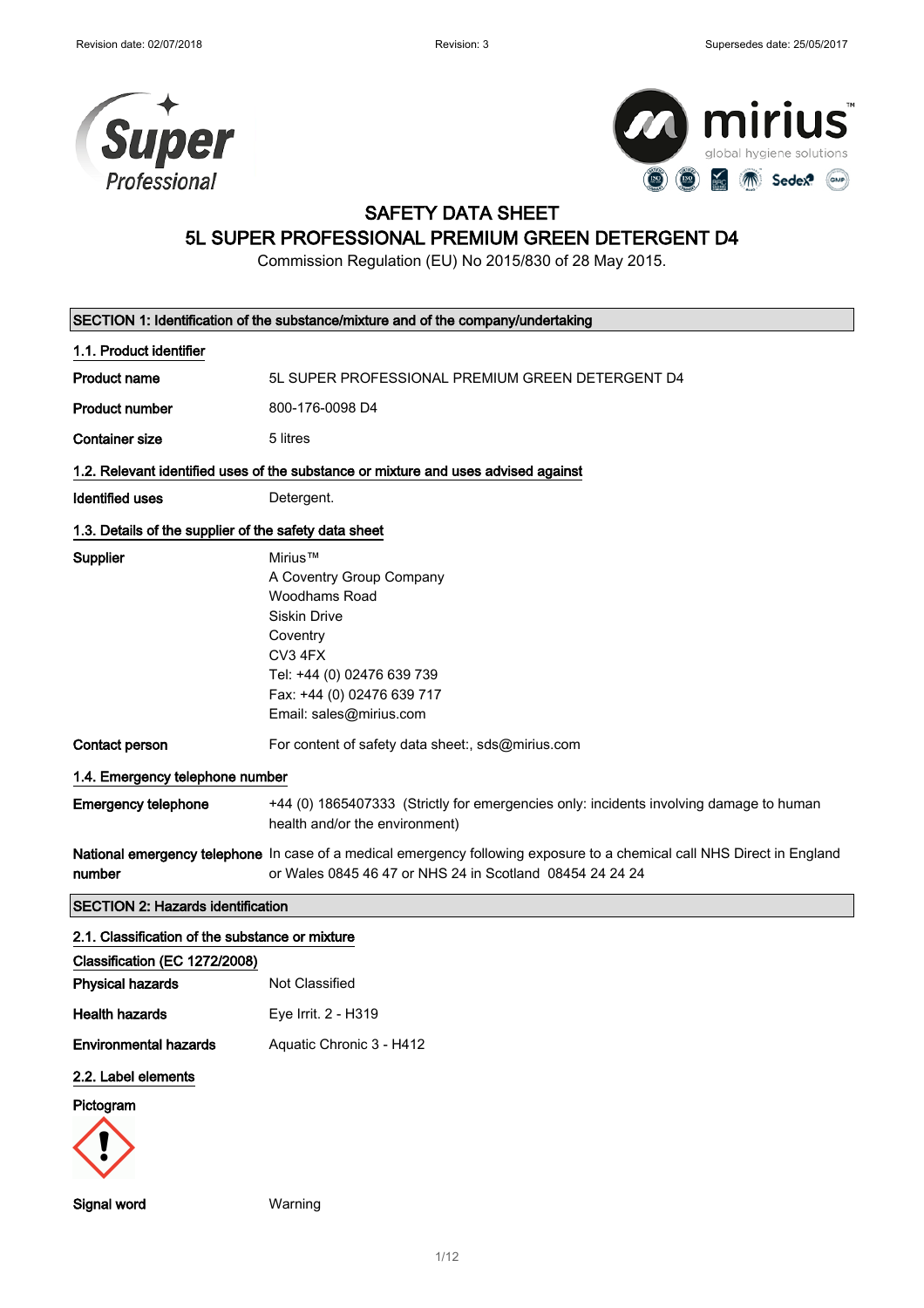| <b>Hazard statements</b>                  | H319 Causes serious eye irritation.<br>H412 Harmful to aquatic life with long lasting effects.                                                                                                                                                                                                                                                                                                                                           |
|-------------------------------------------|------------------------------------------------------------------------------------------------------------------------------------------------------------------------------------------------------------------------------------------------------------------------------------------------------------------------------------------------------------------------------------------------------------------------------------------|
| <b>Precautionary statements</b>           | P102 Keep out of reach of children.<br>P264 Wash contaminated skin thoroughly after handling.<br>P280 Wear protective gloves.<br>P305+P351+P338 IF IN EYES: Rinse cautiously with water for several minutes. Remove<br>contact lenses, if present and easy to do. Continue rinsing.<br>P337+P313 If eye irritation persists: Get medical advice/ attention.<br>P501 Dispose of contents/ container in accordance with local regulations. |
| Contains                                  | C12-14-ALKYL ETHER SULFATES, COCONUT DIETHANOLAMIDE, AMINES, C12-14 -<br>ALKYLDIMETHYL, N-OXIDES                                                                                                                                                                                                                                                                                                                                         |
| Detergent labelling                       | 15 - < 30% anionic surfactants, < 5% non-ionic surfactants, < 5% perfumes, Contains d-<br>LIMONENE, 2-Bromo-2-nitropropane-1, 3-diol                                                                                                                                                                                                                                                                                                     |
| Supplementary precautionary<br>statements | P310 Immediately call a POISON CENTER/ doctor.<br>P321 Specific treatment (see medical advice on this label).<br>P332+P313 If skin irritation occurs: Get medical advice/attention.<br>P362+P364 Take off contaminated clothing and wash it before reuse.<br>P302+P352 IF ON SKIN: Wash with plenty of water.                                                                                                                            |

### 2.3. Other hazards

This product does not contain any substances classified as PBT or vPvB.

| <b>SECTION 3: Composition/information on ingredients</b> |                      |                                                      |
|----------------------------------------------------------|----------------------|------------------------------------------------------|
| 3.2. Mixtures                                            |                      |                                                      |
| C12-14-ALKYL ETHER SULFATES                              |                      | 10-30%                                               |
| CAS number: 68891-38-3                                   | EC number: 500-234-8 | REACH registration number: 01-<br>2119488639-16-XXXX |
| Classification                                           |                      | Classification (67/548/EEC or 1999/45/EC)            |
| Skin Irrit. 2 - H315                                     | Xi;R38,R41.          |                                                      |
| Eye Dam. 1 - H318                                        |                      |                                                      |
| Aquatic Chronic 3 - H412                                 |                      |                                                      |
| AMINES, C12-14 - ALKYLDIMETHYL, N-OXIDES                 |                      | 1%                                                   |
| CAS number: 308062-28-4                                  | EC number: 931-292-6 | REACH registration number: 01-<br>2119490061-47-XXXX |
| M factor (Acute) = $1$                                   |                      |                                                      |
| Classification                                           |                      | Classification (67/548/EEC or 1999/45/EC)            |
| Acute Tox. 4 - H302                                      |                      | Xn;R22. Xi;R38,R41. N;R50.                           |
| Skin Irrit. 2 - H315                                     |                      |                                                      |
| Eye Dam. 1 - H318                                        |                      |                                                      |
| Aquatic Acute 1 - H400                                   |                      |                                                      |
| Aquatic Chronic 2 - H411                                 |                      |                                                      |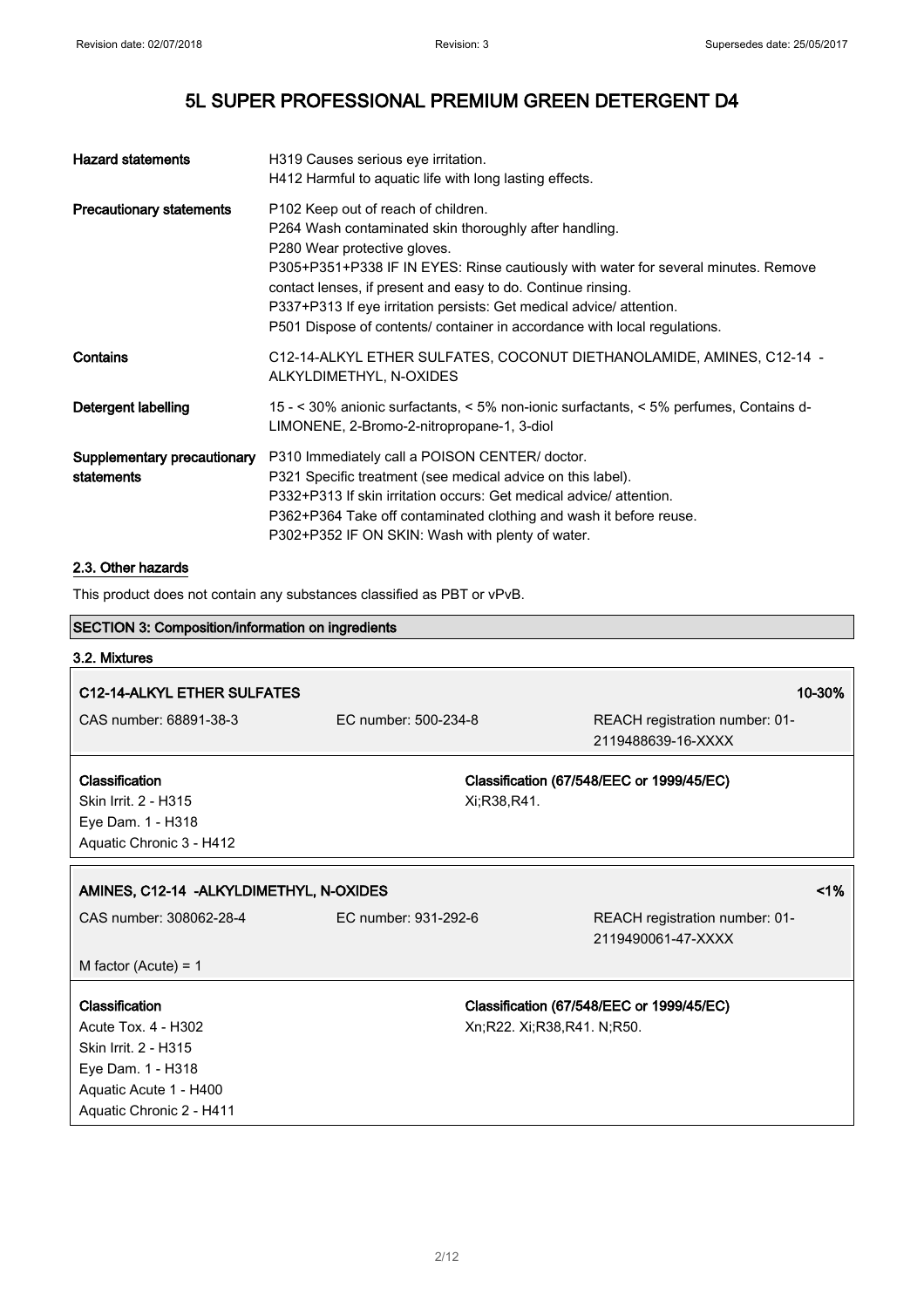| <b>BRONOPOL (INN)</b>      |                               |                                                      | $1\%$ |
|----------------------------|-------------------------------|------------------------------------------------------|-------|
| CAS number: 52-51-7        | EC number: 200-143-0          | REACH registration number: 01-<br>2119980938-15-XXXX |       |
| M factor (Acute) = $10$    |                               |                                                      |       |
|                            |                               |                                                      |       |
| <b>Classification</b>      |                               | Classification (67/548/EEC or 1999/45/EC)            |       |
| Acute Tox. 4 - H302        | Xn;R21/22 Xi;R37/38,R41 N;R50 |                                                      |       |
| <b>Acute Tox. 4 - H312</b> |                               |                                                      |       |
| Skin Irrit. 2 - H315       |                               |                                                      |       |
| Eye Dam. 1 - H318          |                               |                                                      |       |
| STOT SE 3 - H335           |                               |                                                      |       |
| Aquatic Acute 1 - H400     |                               |                                                      |       |
| Aquatic Chronic 2 - H411   |                               |                                                      |       |

The Full Text for all R-Phrases and Hazard Statements are Displayed in Section 16.

| <b>SECTION 4: First aid measures</b>                                            |                                                                                                                                                                                                                                                                              |  |  |
|---------------------------------------------------------------------------------|------------------------------------------------------------------------------------------------------------------------------------------------------------------------------------------------------------------------------------------------------------------------------|--|--|
| 4.1. Description of first aid measures                                          |                                                                                                                                                                                                                                                                              |  |  |
| <b>General information</b>                                                      | Provide eyewash station.                                                                                                                                                                                                                                                     |  |  |
| Inhalation                                                                      | Move affected person to fresh air at once. Rinse nose and mouth with water. Get medical<br>attention if any discomfort continues.                                                                                                                                            |  |  |
| Ingestion                                                                       | Never give anything by mouth to an unconscious person. Do not induce vomiting. Rinse<br>mouth thoroughly with water. Get medical attention if any discomfort continues.                                                                                                      |  |  |
| <b>Skin contact</b>                                                             | Rinse immediately with plenty of water. Remove contaminated clothing. Get medical attention<br>if irritation persists after washing.                                                                                                                                         |  |  |
| Eye contact                                                                     | Rinse immediately with plenty of water. Remove any contact lenses and open eyelids wide<br>apart. Continue to rinse for at least 15 minutes. Get medical attention if symptoms are severe<br>or persist after washing. Show this Safety Data Sheet to the medical personnel. |  |  |
|                                                                                 | 4.2. Most important symptoms and effects, both acute and delayed                                                                                                                                                                                                             |  |  |
| <b>General information</b>                                                      | Provide eyewash station.                                                                                                                                                                                                                                                     |  |  |
| <b>Skin contact</b>                                                             | Prolonged contact may cause redness, irritation and dry skin.                                                                                                                                                                                                                |  |  |
| Eye contact                                                                     | The product is irritating to eyes and skin. Prolonged or repeated exposure may cause the<br>following adverse effects: Irritation and redness, followed by blurred vision. Corneal damage.<br>Risk of serious damage to eyes.                                                |  |  |
| 4.3. Indication of any immediate medical attention and special treatment needed |                                                                                                                                                                                                                                                                              |  |  |
| Notes for the doctor                                                            | No specific recommendations.                                                                                                                                                                                                                                                 |  |  |
| <b>SECTION 5: Firefighting measures</b>                                         |                                                                                                                                                                                                                                                                              |  |  |
| 5.1. Extinguishing media                                                        |                                                                                                                                                                                                                                                                              |  |  |
| Suitable extinguishing media                                                    | The product is not flammable. Use fire-extinguishing media suitable for the surrounding fire.<br>Foam, carbon dioxide or dry powder.                                                                                                                                         |  |  |
|                                                                                 | 5.2. Special hazards arising from the substance or mixture                                                                                                                                                                                                                   |  |  |
| <b>Hazardous combustion</b><br>products                                         | Thermal decomposition or combustion products may include the following substances: Oxides<br>of carbon. Toxic gases or vapours.                                                                                                                                              |  |  |
| 5.3. Advice for firefighters                                                    |                                                                                                                                                                                                                                                                              |  |  |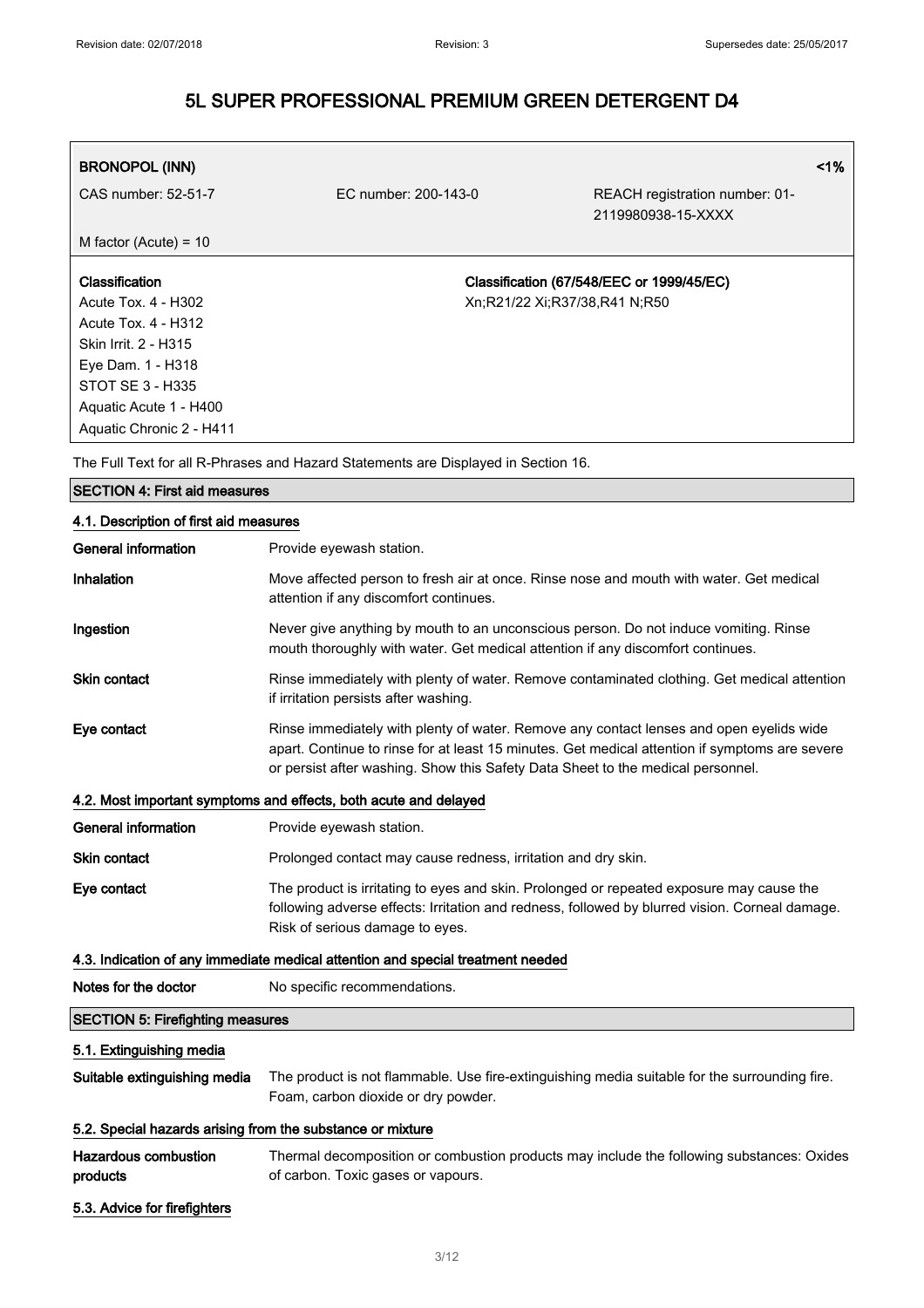| Protective actions during<br>firefighting                 | Control run-off water by containing and keeping it out of sewers and watercourses.                                                                                                                                                                                                                                                               |  |
|-----------------------------------------------------------|--------------------------------------------------------------------------------------------------------------------------------------------------------------------------------------------------------------------------------------------------------------------------------------------------------------------------------------------------|--|
| Special protective equipment<br>for firefighters          | Wear positive-pressure self-contained breathing apparatus (SCBA) and appropriate protective<br>clothing.                                                                                                                                                                                                                                         |  |
| <b>SECTION 6: Accidental release measures</b>             |                                                                                                                                                                                                                                                                                                                                                  |  |
|                                                           | 6.1. Personal precautions, protective equipment and emergency procedures                                                                                                                                                                                                                                                                         |  |
| <b>Personal precautions</b>                               | For personal protection, see Section 8. Treat the spilled material according to the instructions<br>in the clean-up section. Take care as floors and other surfaces may become slippery.                                                                                                                                                         |  |
| 6.2. Environmental precautions                            |                                                                                                                                                                                                                                                                                                                                                  |  |
| <b>Environmental precautions</b>                          | Collect and dispose of spillage as indicated in Section 13. Do not discharge into drains or<br>watercourses or onto the ground.                                                                                                                                                                                                                  |  |
| 6.3. Methods and material for containment and cleaning up |                                                                                                                                                                                                                                                                                                                                                  |  |
| Methods for cleaning up                                   | Stop leak if safe to do so. Absorb in vermiculite, dry sand or earth and place into containers.<br>Flush contaminated area with plenty of water. Avoid the spillage or runoff entering drains,<br>sewers or watercourses.                                                                                                                        |  |
| 6.4. Reference to other sections                          |                                                                                                                                                                                                                                                                                                                                                  |  |
| Reference to other sections                               | For personal protection, see Section 8. See Section 11 for additional information on health<br>hazards. For waste disposal, see Section 13.                                                                                                                                                                                                      |  |
| <b>SECTION 7: Handling and storage</b>                    |                                                                                                                                                                                                                                                                                                                                                  |  |
| 7.1. Precautions for safe handling                        |                                                                                                                                                                                                                                                                                                                                                  |  |
| <b>Usage precautions</b>                                  | Provide adequate ventilation. Avoid spilling. Avoid contact with skin and eyes. Wear protective<br>clothing as described in Section 8 of this safety data sheet. Avoid breathing vapour/spray. Do<br>not mix with other household chemical products. Do not mix with acid.                                                                       |  |
| Advice on general<br>occupational hygiene                 | Good personal hygiene procedures should be implemented. Do not eat, drink or smoke when<br>using this product. Wash skin thoroughly after handling. Take off contaminated clothing and<br>wash it before reuse. Use appropriate hand lotion to prevent defatting and cracking of skin.                                                           |  |
|                                                           | 7.2. Conditions for safe storage, including any incompatibilities                                                                                                                                                                                                                                                                                |  |
| Storage precautions                                       | Store in tightly-closed, original container in a dry, cool and well-ventilated place. Store at room<br>temperature. Keep out of the reach of children. Keep away from heat, hot surfaces, sparks,<br>open flames and other ignition sources. No smoking.                                                                                         |  |
| 7.3. Specific end use(s)                                  |                                                                                                                                                                                                                                                                                                                                                  |  |
| Specific end use(s)                                       | The identified uses for this product are detailed in Section 1.2.                                                                                                                                                                                                                                                                                |  |
| <b>SECTION 8: Exposure Controls/personal protection</b>   |                                                                                                                                                                                                                                                                                                                                                  |  |
| 8.1. Control parameters                                   |                                                                                                                                                                                                                                                                                                                                                  |  |
|                                                           | C12-14-ALKYL ETHER SULFATES (CAS: 68891-38-3)                                                                                                                                                                                                                                                                                                    |  |
| <b>DNEL</b>                                               | Workers - Inhalation; Long term systemic effects: 175 mg/m <sup>3</sup><br>Workers - Dermal; Long term systemic effects: 2750 mg/kg/day<br>Consumer - Inhalation; Long term systemic effects: 52 mg/m <sup>3</sup><br>Consumer - Dermal; Long term systemic effects: 1650 mg/kg/day<br>Consumer - Oral; Long term systemic effects: 15 mg/kg/day |  |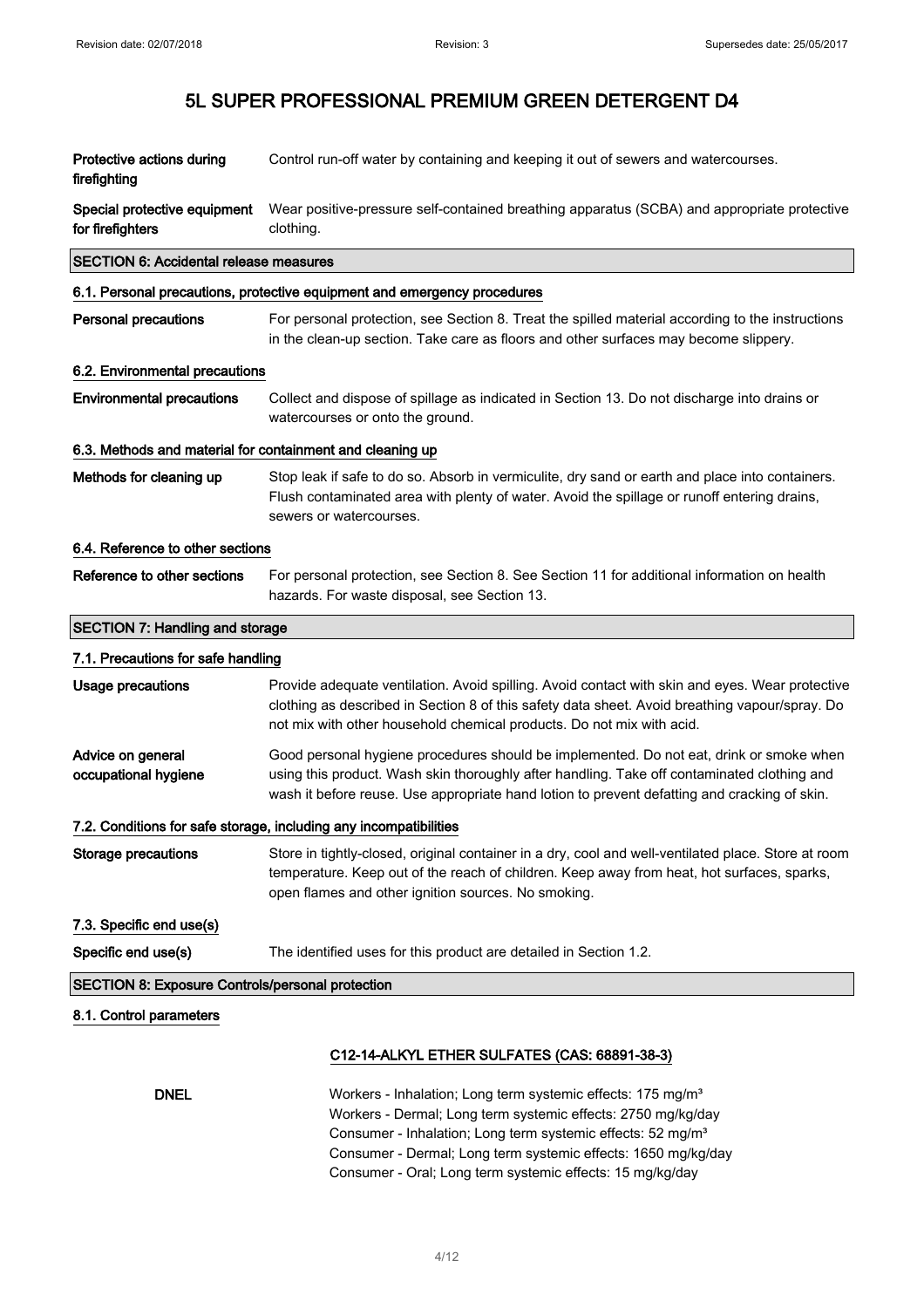| <b>PNEC</b> | - Fresh water; 0.24 mg/l<br>- Marine water; 0.024 mg/l<br>- Intermittent release; 0.071 mg/l<br>- Sediment, Fresh water; 0.917 mg/kg<br>- Sediment, Marine water; 0.092 mg/kg<br>- Soil; 7.5 mg/kg<br>$-$ STP; 10,000 mg/l<br>AMINES, C12-14 -ALKYLDIMETHYL, N-OXIDES (CAS: 308062-28-4)                                                                                            |
|-------------|-------------------------------------------------------------------------------------------------------------------------------------------------------------------------------------------------------------------------------------------------------------------------------------------------------------------------------------------------------------------------------------|
|             |                                                                                                                                                                                                                                                                                                                                                                                     |
| <b>DNEL</b> | Workers - Inhalation; Long term systemic effects: 15.5 mg/m <sup>3</sup><br>Workers - Dermal; Long term systemic effects: 11 mg/kg/day<br>General population - Inhalation; Long term systemic effects: 3.8 mg/m <sup>3</sup><br>General population - Dermal; Long term systemic effects: 5.5 mg/kg/day<br>General population - Oral; Long term systemic effects: 0.44 mg/kg/day     |
| <b>PNEC</b> | - Fresh water; 0.034 mg/l<br>- Marine water; 0.003 mg/l<br>- STP; 24 mg/l<br>- Sediment (Freshwater); 5.24 mg/kg<br>- Sediment (Marinewater); 0.524 mg/kg<br>- Soil; 1.02 mg/kg                                                                                                                                                                                                     |
|             | DIETHANOLAMINE (CAS: 111-42-2)                                                                                                                                                                                                                                                                                                                                                      |
| <b>DNEL</b> | Workers - Inhalation; Long term local effects: 1 mg/m <sup>3</sup><br>Workers - Dermal; Long term systemic effects: 0.13 mg/cm <sup>2</sup><br>General population - Inhalation; Long term local effects: 0.25 mg/m <sup>3</sup><br>General population - Dermal; Long term systemic effects: 0.07 mg/kg/day<br>General population - Oral; Long term systemic effects: 0.06 mg/kg/day |
| <b>PNEC</b> | - Fresh water; 0.02 mg/l<br>- Marine water; 0.002 mg/l<br>- STP; 100 mg/l<br>- Sediment (Freshwater); 0.092 mg/kg<br>- Sediment (Marinewater); 0.009 mg/kg<br>- Soil; 0.007 mg/kg                                                                                                                                                                                                   |
|             | LIMONENE (CAS: 5989-27-5)                                                                                                                                                                                                                                                                                                                                                           |
| <b>DNEL</b> | Workers - Inhalation; Long term systemic effects: 66.7 mg/m <sup>3</sup><br>Workers - Dermal; Long term systemic effects: 9.5 mg/kg/day<br>General population - Inhalation; Long term systemic effects: 16.6 mg/m <sup>3</sup><br>General population - Dermal; Long term systemic effects: 4.8 mg/kg/day<br>General population - Oral; Long term systemic effects: 4.8 mg/kg/day    |
| <b>PNEC</b> | - Fresh water; 0.014 mg/l<br>- Marine water; 0.00014 mg/l<br>$-$ STP; 1.8 mg/l<br>- Sediment (Freshwater); 3.85 mg/kg<br>- Sediment (Marinewater); 0.385 mg/kg<br>- Soil; 0.763 mg/kg                                                                                                                                                                                               |

### BRONOPOL (INN) (CAS: 52-51-7)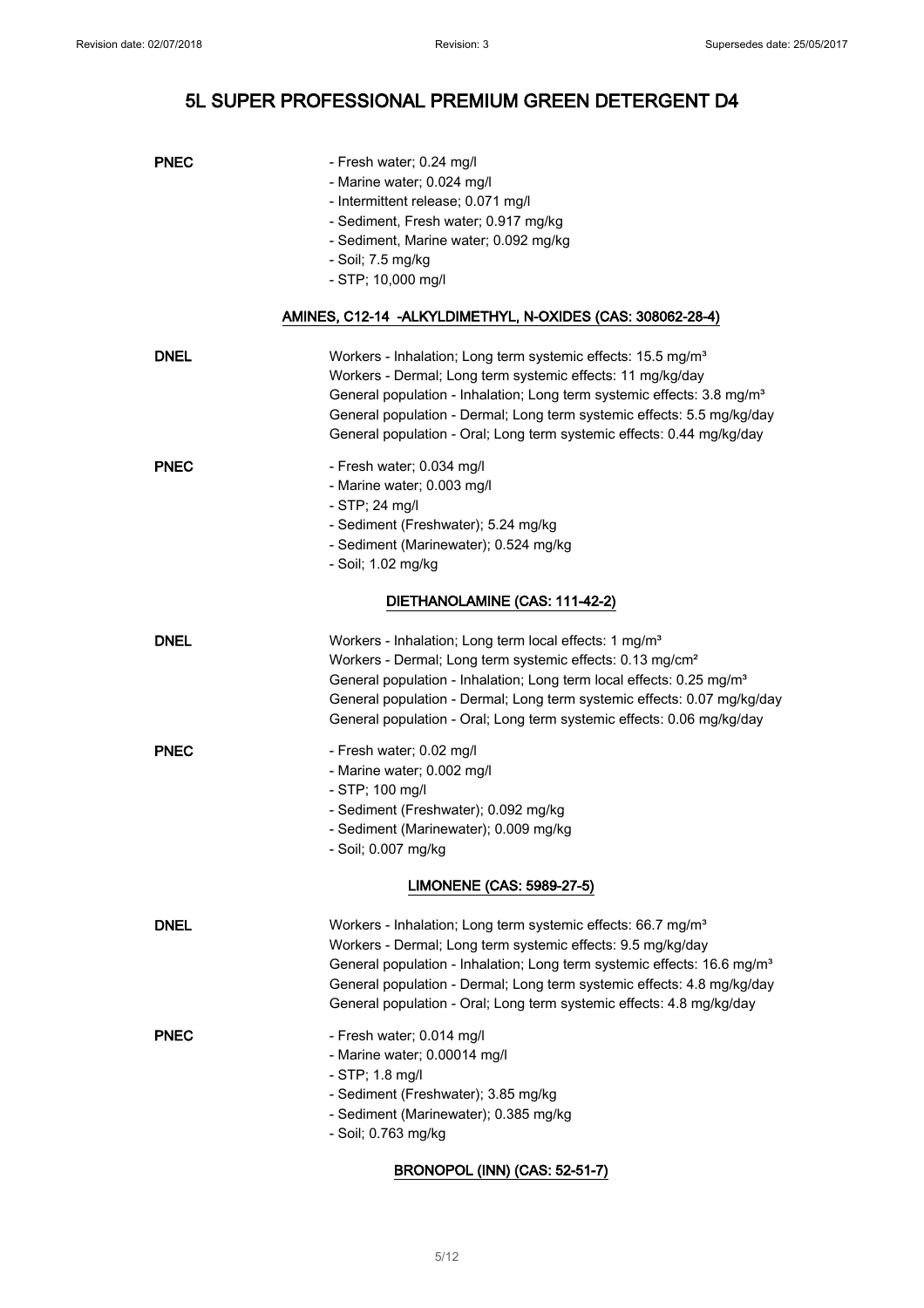| <b>DNEL</b>                                    | Workers - Inhalation; Long term systemic effects: 4.1 mg/m <sup>3</sup><br>Workers - Inhalation; Short term systemic effects: 12.3 mg/m <sup>3</sup><br>Workers - Inhalation; Long term local effects: 4.2 mg/m <sup>3</sup><br>Workers - Inhalation; Short term local effects: 4.2 mg/m <sup>3</sup><br>Workers - Dermal; Long term systemic effects: 2.3 mg/kg/day<br>Workers - Dermal; Short term systemic effects: 7 mg/kg/day<br>Workers - Dermal; Long term local effects: 0.013 mg/cm <sup>2</sup><br>Workers - Dermal; Short term local effects: 0.013 mg/cm <sup>2</sup><br>General population - Inhalation; Long term systemic effects: 1.2 mg/m <sup>3</sup><br>General population - Inhalation; Short term systemic effects: 3.7 mg/m <sup>3</sup><br>General population - Inhalation; Long term local effects: 1.3 mg/m <sup>3</sup><br>General population - Inhalation; Short term local effects: 1.3 mg/m <sup>3</sup><br>General population - Dermal; Long term systemic effects: 1.4 mg/kg/day<br>General population - Dermal; Short term systemic effects: 4.2 mg/kg/day<br>General population - Dermal; Long term local effects: 0.008 mg/cm <sup>2</sup><br>General population - Dermal; Short term local effects: 0.008 mg/cm <sup>2</sup><br>General population - Oral; Long term systemic effects: 0.35 mg/kg/day |  |
|------------------------------------------------|------------------------------------------------------------------------------------------------------------------------------------------------------------------------------------------------------------------------------------------------------------------------------------------------------------------------------------------------------------------------------------------------------------------------------------------------------------------------------------------------------------------------------------------------------------------------------------------------------------------------------------------------------------------------------------------------------------------------------------------------------------------------------------------------------------------------------------------------------------------------------------------------------------------------------------------------------------------------------------------------------------------------------------------------------------------------------------------------------------------------------------------------------------------------------------------------------------------------------------------------------------------------------------------------------------------------------------------|--|
| <b>PNEC</b>                                    | General population - Oral; Short term systemic effects: 1.1 mg/kg/day<br>- Fresh water; 0.01 mg/l<br>- Marine water; 0.008 mg/l<br>- Intermittent release; 0.0025 mg/l<br>- STP; 0.43 mg/l<br>- Sediment (Freshwater); 0.041 mg/kg<br>- Sediment (Marinewater); 0.00328 mg/kg<br>- Soil; 0.5 mg/kg                                                                                                                                                                                                                                                                                                                                                                                                                                                                                                                                                                                                                                                                                                                                                                                                                                                                                                                                                                                                                                       |  |
| 8.2. Exposure controls<br>Protective equipment |                                                                                                                                                                                                                                                                                                                                                                                                                                                                                                                                                                                                                                                                                                                                                                                                                                                                                                                                                                                                                                                                                                                                                                                                                                                                                                                                          |  |
| Appropriate engineering<br>controls            | Provide adequate ventilation.                                                                                                                                                                                                                                                                                                                                                                                                                                                                                                                                                                                                                                                                                                                                                                                                                                                                                                                                                                                                                                                                                                                                                                                                                                                                                                            |  |
| Eye/face protection                            | Eyewear complying with an approved standard should be worn if a risk assessment indicates<br>eye contact is possible. Unless the assessment indicates a higher degree of protection is<br>required, the following protection should be worn: Tight-fitting safety glasses. Personal<br>protective equipment for eye and face protection should comply with European Standard<br>EN166.                                                                                                                                                                                                                                                                                                                                                                                                                                                                                                                                                                                                                                                                                                                                                                                                                                                                                                                                                   |  |
| Hand protection                                | Chemical-resistant, impervious gloves complying with an approved standard should be worn if<br>a risk assessment indicates skin contact is possible. It is recommended that gloves are made<br>of the following material: Polyvinyl chloride (PVC). Rubber (natural, latex). Neoprene. Nitrile<br>rubber. Polyethylene. To protect hands from chemicals, gloves should comply with European<br>Standard EN374.                                                                                                                                                                                                                                                                                                                                                                                                                                                                                                                                                                                                                                                                                                                                                                                                                                                                                                                           |  |
| Other skin and body<br>protection              | Wear appropriate clothing to prevent repeated or prolonged skin contact. Use appropriate<br>hand lotion to prevent defatting and cracking of skin.                                                                                                                                                                                                                                                                                                                                                                                                                                                                                                                                                                                                                                                                                                                                                                                                                                                                                                                                                                                                                                                                                                                                                                                       |  |
| Hygiene measures                               | When using do not eat, drink or smoke. Good personal hygiene procedures should be<br>implemented. Wash hands and any other contaminated areas of the body with soap and<br>water before leaving the work site. Use appropriate skin cream to prevent drying of skin.                                                                                                                                                                                                                                                                                                                                                                                                                                                                                                                                                                                                                                                                                                                                                                                                                                                                                                                                                                                                                                                                     |  |
| <b>Respiratory protection</b>                  | Respiratory protection not required.                                                                                                                                                                                                                                                                                                                                                                                                                                                                                                                                                                                                                                                                                                                                                                                                                                                                                                                                                                                                                                                                                                                                                                                                                                                                                                     |  |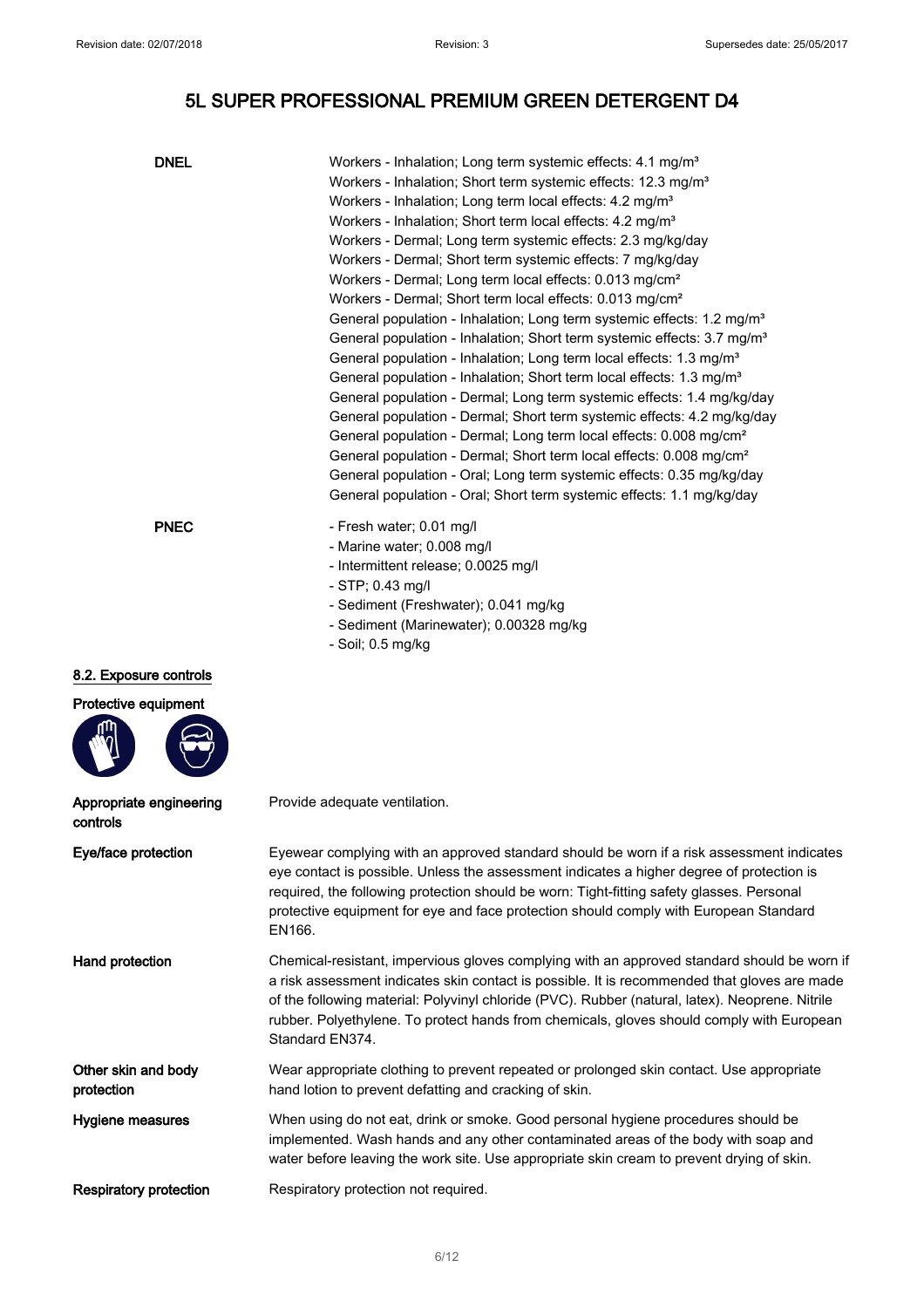| <b>Environmental exposure</b> | Avoid releasing into the environment. |
|-------------------------------|---------------------------------------|
| controls                      |                                       |

| <b>SECTION 9: Physical and Chemical Properties</b>         |                                                                                                                                    |  |
|------------------------------------------------------------|------------------------------------------------------------------------------------------------------------------------------------|--|
| 9.1. Information on basic physical and chemical properties |                                                                                                                                    |  |
| Appearance                                                 | Liquid.                                                                                                                            |  |
| Colour                                                     | Green.                                                                                                                             |  |
| Odour                                                      | Lemon.                                                                                                                             |  |
| pH                                                         | pH (concentrated solution): 6.5-8.5                                                                                                |  |
| <b>Relative density</b>                                    | 1.020-1.040 @ 20°C                                                                                                                 |  |
| Solubility(ies)                                            | Soluble in water.                                                                                                                  |  |
| <b>Viscosity</b>                                           | 800-1500 cP, s @ 20°C                                                                                                              |  |
| <b>Explosive properties</b>                                | There are no chemical groups present in the product that are associated with explosive<br>properties.                              |  |
| <b>Explosive under the influence</b><br>of a flame         | Not considered to be explosive.                                                                                                    |  |
| <b>Oxidising properties</b>                                | The mixture itself has not been tested but none of the ingredient substances meet the criteria<br>for classification as oxidising. |  |
| Comments                                                   | Information given is applicable to the product as supplied.                                                                        |  |
| 9.2. Other information                                     |                                                                                                                                    |  |
| Other information                                          | Not relevant.                                                                                                                      |  |
|                                                            |                                                                                                                                    |  |
| <b>Refractive index</b>                                    | 16-18                                                                                                                              |  |
| <b>SECTION 10: Stability and reactivity</b>                |                                                                                                                                    |  |
| 10.1. Reactivity                                           |                                                                                                                                    |  |
| Reactivity                                                 | There are no known reactivity hazards associated with this product.                                                                |  |
| 10.2. Chemical stability                                   |                                                                                                                                    |  |
| <b>Stability</b>                                           | Stable at normal ambient temperatures.                                                                                             |  |
| 10.3. Possibility of hazardous reactions                   |                                                                                                                                    |  |
| Possibility of hazardous<br>reactions                      | Not applicable.                                                                                                                    |  |
| 10.4. Conditions to avoid                                  |                                                                                                                                    |  |
| <b>Conditions to avoid</b>                                 | Avoid exposure to high temperatures or direct sunlight.                                                                            |  |
| 10.5. Incompatible materials                               |                                                                                                                                    |  |
| Materials to avoid                                         | No specific material or group of materials is likely to react with the product to produce a<br>hazardous situation.                |  |
| 10.6. Hazardous decomposition products                     |                                                                                                                                    |  |
| Hazardous decomposition<br>products                        | No known hazardous decomposition products.                                                                                         |  |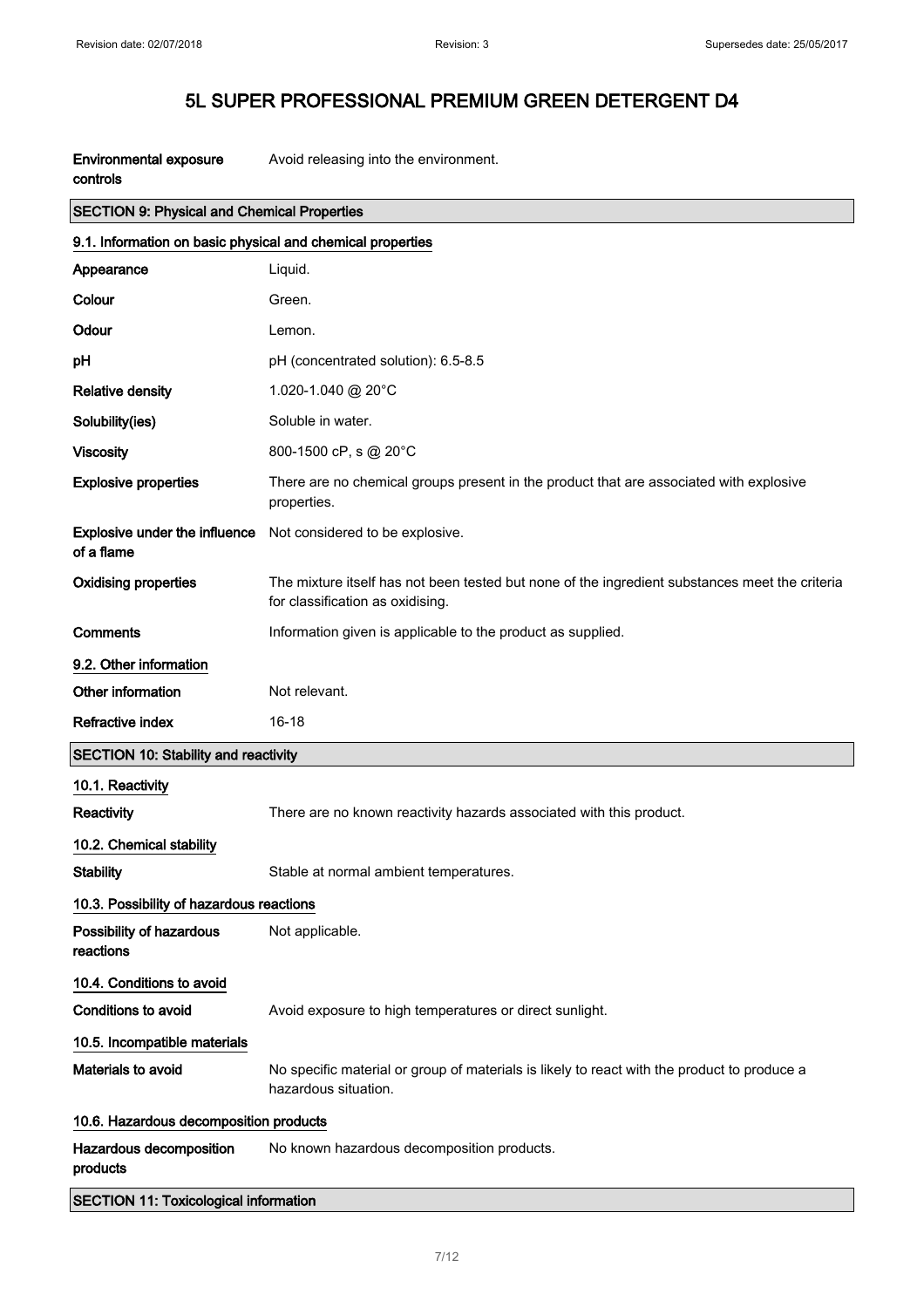# Toxicological effects Information given is based on data of the components and of similar products. Acute toxicity - oral Notes (oral LD<sub>so</sub>) Based on available data the classification criteria are not met. Acute toxicity - dermal Notes (dermal LD<sub>so</sub>) Calculation method. Based on available data the classification criteria are not met. Acute toxicity - inhalation Notes (inhalation LC<sub>50</sub>) Based on available data the classification criteria are not met. Skin corrosion/irritation Skin corrosion/irritation Based on available data the classification criteria are not met. Serious eye damage/irritation Serious eye damage/irritation Irritation of eyes is assumed. Calculation method. Respiratory sensitisation Respiratory sensitisation Based on available data the classification criteria are not met. Skin sensitisation **Skin sensitisation** Based on available data the classification criteria are not met. Germ cell mutagenicity Genotoxicity - in vitro **Does not contain any substances known to be mutagenic. Carcinogenicity** Carcinogenicity **Does not contain any substances known to be carcinogenic.** Reproductive toxicity Reproductive toxicity - fertility Does not contain any substances known to be toxic to reproduction. Specific target organ toxicity - single exposure STOT - single exposure Not classified as a specific target organ toxicant after a single exposure. Specific target organ toxicity - repeated exposure STOT - repeated exposure Not classified as a specific target organ toxicant after repeated exposure. General information This product has low toxicity. Ingestion **May cause irritation.** Symptoms following overexposure may include the following: Stomach pain. Nausea, vomiting. Diarrhoea. Skin contact Skin irritation should not occur when used as recommended. Prolonged or repeated exposure may cause the following adverse effects: Irritation. Redness. Dryness and/or cracking. Mild dermatitis, allergic skin rash. Eye contact **Inter Irritating to eyes. May cause serious eye damage. Severe irritation, burning, tearing and** blurred vision. Corneal damage. Toxicological information on ingredients. C12-14-ALKYL ETHER SULFATES

#### 11.1. Information on toxicological effects

Acute toxicity - oral

Acute toxicity oral (LD<sub>50</sub> mg/kg) 4,100.0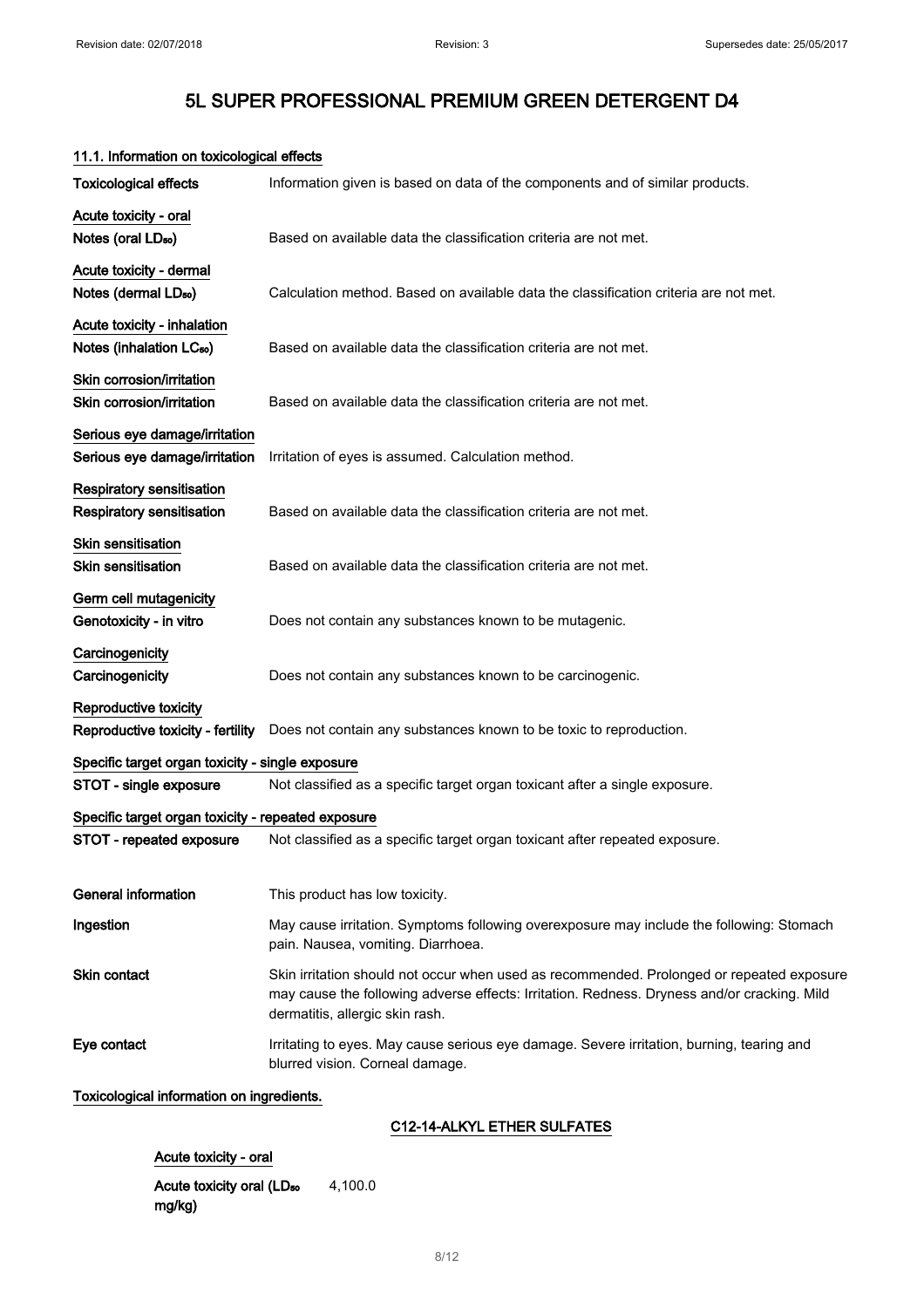|                 | <b>Species</b>                                            | Rat                                                                     |
|-----------------|-----------------------------------------------------------|-------------------------------------------------------------------------|
|                 | ATE oral (mg/kg)                                          | 4,100.0                                                                 |
|                 | Acute toxicity - dermal                                   |                                                                         |
|                 | Acute toxicity dermal (LD <sub>50</sub> 2,001.0<br>mg/kg) |                                                                         |
|                 | <b>Species</b>                                            | Rat                                                                     |
|                 | ATE dermal (mg/kg)                                        | 2,001.0                                                                 |
|                 |                                                           | AMINES, C12-14 - ALKYLDIMETHYL, N-OXIDES                                |
|                 | Acute toxicity - oral                                     |                                                                         |
|                 | Acute toxicity oral (LD <sub>50</sub><br>mg/kg)           | 1,064.0                                                                 |
|                 | <b>Species</b>                                            | Rat                                                                     |
|                 | ATE oral (mg/kg)                                          | 1,064.0                                                                 |
|                 | Acute toxicity - dermal                                   |                                                                         |
|                 | Acute toxicity dermal (LD <sub>50</sub> 2,000.1<br>mg/kg) |                                                                         |
|                 | <b>Species</b>                                            | Rat                                                                     |
|                 | ATE dermal (mg/kg)                                        | 2,000.1                                                                 |
|                 | Skin corrosion/irritation                                 |                                                                         |
|                 | Skin corrosion/irritation                                 | Irritating to skin.                                                     |
|                 | Serious eye damage/irritation                             |                                                                         |
|                 | Serious eye<br>damage/irritation                          | Causes serious eye irritation.                                          |
|                 | Skin sensitisation                                        |                                                                         |
|                 | Skin sensitisation                                        | Not sensitising.                                                        |
|                 | Carcinogenicity                                           |                                                                         |
|                 | Carcinogenicity                                           | Based on available data the classification criteria are not met.        |
|                 | <b>SECTION 12: Ecological Information</b>                 |                                                                         |
| Ecotoxicity     |                                                           | Harmful to aquatic life with long lasting effects.                      |
| 12.1. Toxicity  |                                                           |                                                                         |
| <b>Toxicity</b> |                                                           | The product contains a substance which is harmful to aquatic organisms. |
|                 | Ecological information on ingredients.                    |                                                                         |
|                 |                                                           | AMINES, C12-14 - ALKYLDIMETHYL, N-OXIDES                                |
|                 | <b>Toxicity</b>                                           | Very toxic to aquatic organisms. Supplier's information.                |

Acute aquatic toxicity

**LE(C)**so 0.1 < L(E)C50 ≤ 1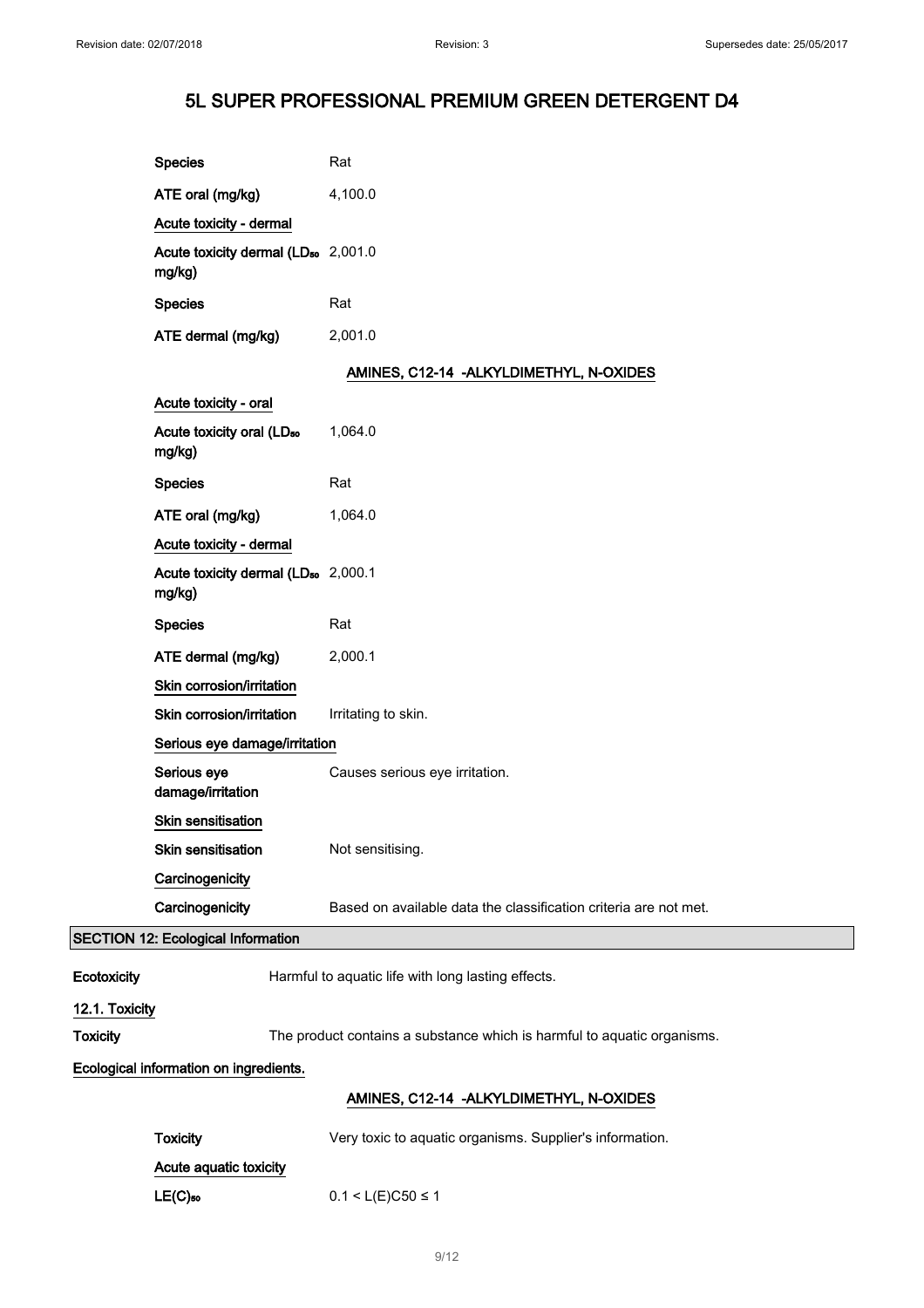| M factor (Acute)                            | 1                                                                                    |
|---------------------------------------------|--------------------------------------------------------------------------------------|
| Acute toxicity - fish                       | LC <sub>50</sub> , 96 hours: 2.67 mg/l, Freshwater fish<br>Supplier's information.   |
| Acute toxicity - aquatic<br>invertebrates   | LC <sub>50</sub> , 48 hours: 3.1 mg/l, Daphnia magna                                 |
| Acute toxicity - aquatic<br>plants          | Supplier's information.<br>EC <sub>50</sub> , 72 hours: 0.146 mg/l, Freshwater algae |
| Chronic aquatic toxicity                    |                                                                                      |
| Chronic toxicity - fish early<br>life stage | Supplier's information.<br>NOEC, 302 days: 0.42 mg/l, Freshwater fish                |
| Chronic toxicity - aquatic<br>invertebrates | Supplier's information.<br>NOEC, 21 days: 0.7 mg/l, Daphnia magna                    |

#### 12.2. Persistence and degradability

Persistence and degradability There are no data on the degradability of this product. The surfactant(s) contained in this product complies(comply) with the biodegradability criteria as laid down in Regulation (EC) No. 648/2004 on detergents. Data to support this assertion are held at the disposal of the competent authorities of the Member States and will be made available to them at their direct request, or at the request of a detergent manufacturer.

#### Ecological information on ingredients.

#### AMINES, C12-14 -ALKYLDIMETHYL, N-OXIDES

Biodegradation The substance is readily biodegradable.

12.3. Bioaccumulative potential

Bioaccumulative potential No data available on bioaccumulation.

Ecological information on ingredients.

### AMINES, C12-14 -ALKYLDIMETHYL, N-OXIDES

Bioaccumulative potential No information available.

#### 12.4. Mobility in soil

Mobility The product is water-soluble and may spread in water systems.

#### Ecological information on ingredients.

### AMINES, C12-14 -ALKYLDIMETHYL, N-OXIDES

Mobility The product is soluble in water.

#### 12.5. Results of PBT and vPvB assessment

Results of PBT and vPvB assessment This product does not contain any substances classified as PBT or vPvB.

Ecological information on ingredients.

### AMINES, C12-14 -ALKYLDIMETHYL, N-OXIDES

Results of PBT and vPvB This substance is not classified as PBT or vPvB according to current EU criteria. assessment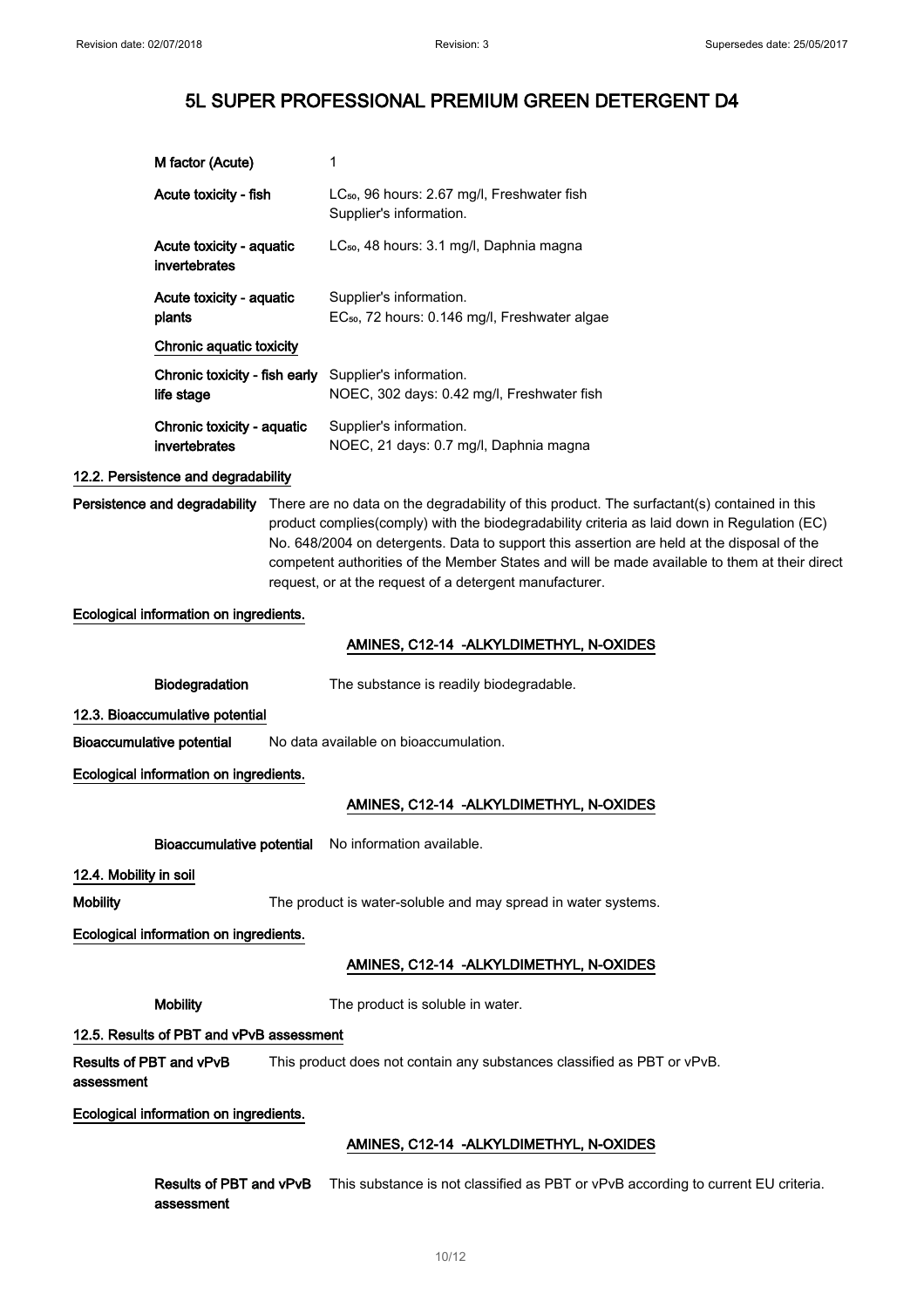| 12.6. Other adverse effects                                                                          |                                                                                                                                                                             |  |
|------------------------------------------------------------------------------------------------------|-----------------------------------------------------------------------------------------------------------------------------------------------------------------------------|--|
| Other adverse effects                                                                                | None known.                                                                                                                                                                 |  |
| Ecological information on ingredients.                                                               |                                                                                                                                                                             |  |
| AMINES, C12-14 - ALKYLDIMETHYL, N-OXIDES                                                             |                                                                                                                                                                             |  |
| Other adverse effects                                                                                | Not determined.                                                                                                                                                             |  |
| <b>SECTION 13: Disposal considerations</b>                                                           |                                                                                                                                                                             |  |
| 13.1. Waste treatment methods                                                                        |                                                                                                                                                                             |  |
| <b>General information</b>                                                                           | Do not discharge into drains or watercourses or onto the ground.                                                                                                            |  |
| <b>Disposal methods</b>                                                                              | Dispose of waste to licensed waste disposal site in accordance with the requirements of the<br>local Waste Disposal Authority. Reuse or recycle products wherever possible. |  |
| <b>SECTION 14: Transport information</b>                                                             |                                                                                                                                                                             |  |
| General                                                                                              | The product is not covered by international regulations on the transport of dangerous goods<br>(IMDG, IATA, ADR/RID).                                                       |  |
| 14.1. UN number                                                                                      |                                                                                                                                                                             |  |
| Not applicable.                                                                                      |                                                                                                                                                                             |  |
| 14.2. UN proper shipping name                                                                        |                                                                                                                                                                             |  |
| Not applicable.                                                                                      |                                                                                                                                                                             |  |
| 14.3. Transport hazard class(es)                                                                     |                                                                                                                                                                             |  |
| No transport warning sign required.                                                                  |                                                                                                                                                                             |  |
| 14.4. Packing group                                                                                  |                                                                                                                                                                             |  |
| Not applicable.                                                                                      |                                                                                                                                                                             |  |
| 14.5. Environmental hazards                                                                          |                                                                                                                                                                             |  |
| Environmentally hazardous substance/marine pollutant<br>No.                                          |                                                                                                                                                                             |  |
| 14.6. Special precautions for user                                                                   |                                                                                                                                                                             |  |
| Not applicable.                                                                                      |                                                                                                                                                                             |  |
| 14.7. Transport in bulk according to Annex II of MARPOL and the IBC Code                             |                                                                                                                                                                             |  |
| Transport in bulk according to Not applicable.<br>Annex II of MARPOL 73/78<br>and the IBC Code       |                                                                                                                                                                             |  |
| <b>SECTION 15: Regulatory information</b>                                                            |                                                                                                                                                                             |  |
| 15.1. Safety, health and environmental regulations/legislation specific for the substance or mixture |                                                                                                                                                                             |  |
| <b>National regulations</b>                                                                          | The Control of Substances Hazardous to Health Regulations 2002 (SI 2002 No. 2677) (as<br>amended).                                                                          |  |
|                                                                                                      |                                                                                                                                                                             |  |